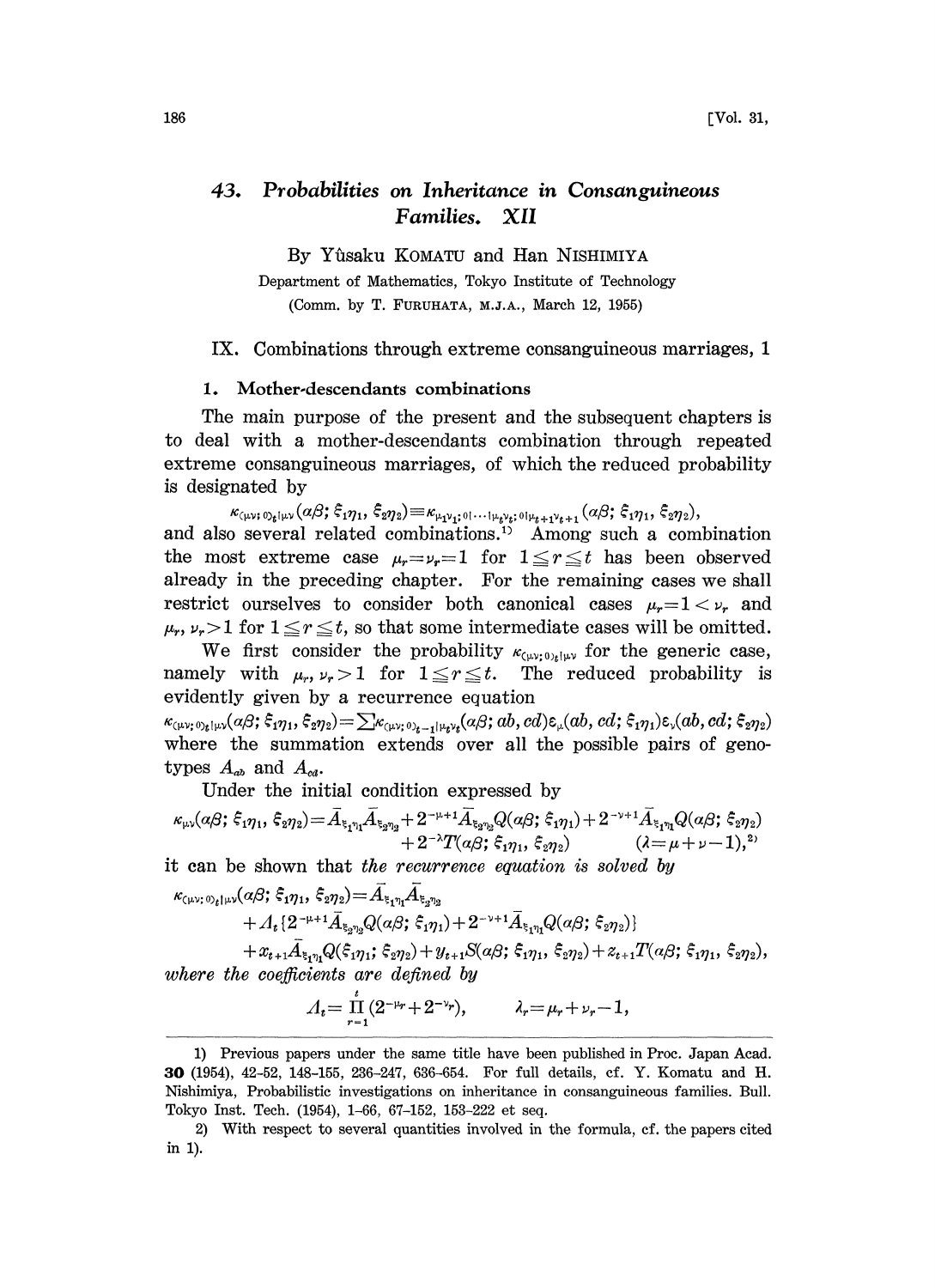No. 3] Probabilities on Inheritance in Consanguineous Families. XII 187

$$
x_{t+1} = 2 \sum_{r=1}^{t} \prod_{s=r+1}^{t+1} 2^{-\lambda_{s}}, \quad y_{t+1} = 2 \sum_{r=1}^{t} A_{r} \prod_{s=r+1}^{t+1} 2^{-\lambda_{s}}, \quad z_{t+1} = \prod_{s=1}^{t+1} 2^{-\lambda_{s}}.
$$

We supplement here two further special cases which will be availed later.

First, we consider the combination  $(a\beta; \xi_1\eta_1, \xi_2\eta_2)_{(\mu\nu;\theta_1|11]}$  with  $\mu_r, \nu_r > 1$  for  $1 \leq r \leq t$ . The defining equation of its reduced probability is given by

 $\kappa_{\text{(uv; 0)}_{t}111}(a\beta;\xi_{1}\eta_{1},\xi_{2}\eta_{2})=\sum \kappa_{\text{(uv; 0)}_{t-1}1\mu_{t}\nu_{t}}(a\beta;ab,cd)\epsilon(ab,cd;\xi_{1}\eta_{1})\epsilon(ab,cd;\xi_{2}\eta_{2}).$ We introduce three quantities defined by

> $\Re(\xi_{1\eta_1},\xi_{2\eta_2})=\sum \bar{A}_{ab}Q(ab; cd)\epsilon(ab, cd;\xi_{1\eta_1})\epsilon(ab, cd;\xi_{2\eta_2}),$  $\mathfrak{S}(\alpha\beta;\xi_1\eta_1,\xi_2\eta_2) = \sum S(\alpha\beta;\,ab,\,cd) \epsilon(ab,\,cd;\xi_1\eta_1) \epsilon(ab,\,cd;\xi_2\eta_2),$  $\mathfrak{T}(a\beta;\xi_1\eta_1,\xi_2\eta_2) = \sum T(\alpha\beta;\,ab,\,cd) \epsilon(ab,\,cd;\xi_1\eta_1) \epsilon(ab,\,cd;\xi_2\eta_2).$

Their values may be obtained by means of actual computation, while they will be omitted here for economy reason of space.<sup>3)</sup> The probability under consideration can then be brought into the form

$$
\kappa_{\scriptscriptstyle(\mu\nu;\scriptscriptstyle 0),\scriptscriptstyle\ell^{\scriptscriptstyle 111}}(\alpha\beta;\,\xi_{1\eta_1},\,\xi_{2\eta_2})\!=\!\sigma(\xi_{1\eta_1},\,\xi_{2\eta_2})\!+\!2\varLambda_t\,U(\alpha\beta;\,\xi_{1\eta_1},\,\xi_{2\eta_2})\\+\,x_t\,\Re(\xi_{1\eta_1},\,\xi_{2\eta_2})\!+\!y_t\,\mathfrak{S}(\alpha\beta;\,\xi_{1\eta_1},\,\xi_{2\eta_2})\!+\!z_t\,\mathfrak{X}(\alpha\beta;\,\xi_{1\eta_1},\,\xi_{2\eta_2}).
$$

Next, we observe the combination  $(a\beta; \xi_1\eta_1, \xi_2\eta_2)_{(\mu\nu;\theta),\mu_1\nu}$  with  $\mu_r$ ,  $\nu_r > 1$  for  $1 \le r \le t$  and  $\nu = \nu_{t+1} > 1$ . The defining equation of its reduced probability is given by

 $\kappa_{\text{\tiny{(}\mu\nu;\,0)}}(a\beta;\,\xi_{1\eta_1},\,\xi_{2\eta_2}) = \sum \kappa_{\text{\tiny{(}\mu\nu;\,0)}}_{t\text{11}}(a\beta;\,\xi_{1\eta_1},\,ab)\,\kappa_{\text{\tiny{$\nu$}}-1}(ab;\,\xi_{2\eta_2}).$ Introducing three quantities<sup>4</sup> defined by

$$
\mathbb{R}^*(\xi_{1\eta_1}, \xi_{2\eta_2}) = 2 \sum \mathbb{R}(\xi_{1\eta_1}, ab) Q(ab; \xi_{2\eta_2}),
$$
  

$$
\mathfrak{S}^*(a\beta; \xi_{1\eta_1}, \xi_{2\eta_2}) = 2 \sum \mathfrak{S}(a\beta; \xi_{1\eta_1}, ab) Q(ab; \xi_{2\eta_2}),
$$
  

$$
\mathfrak{T}^*(a\beta; \xi_{1\eta_1}, \xi_{2\eta_2}) = 2 \sum \mathbb{I}(a\beta; \xi_{1\eta_1}, ab) Q(ab; \xi_{2\eta_2}),
$$

we get the desired formula in the form

$$
\begin{aligned} \kappa_{\text{\tiny{(}\mu \nu;\,0}}\,{}_{\mathbf{t}}\,{}_{11\nu}(\alpha\beta;\,\xi_1\eta_1,\,\xi_2\eta_2) & = \sigma_{1\nu}(\xi_1\eta_1,\,\xi_2\eta_2) + A_t \{A_{\xi_2\eta_2}Q(\alpha\beta;\,\xi_1\eta_1) \\ & + 2^{-\nu+1}V(\alpha\beta;\,\xi_1\eta_1,\,\xi_2\eta_2)\} + x_t \{\tfrac{1}{2}\bar{A}_{\xi_2\eta_2}R(\xi_1\eta_1) + 2^{-\nu+1}\Re^*(\xi_1\eta_1,\,\xi_2\eta_2)\} \\ & + y_t \{\tfrac{1}{2}\bar{A}_{\xi_2\eta_2}S(\alpha\beta;\,\xi_1\eta_1) + 2^{-\nu+1}\mathfrak{S}^*(\alpha\beta;\,\xi_1\eta_1,\,\xi_2\eta_2)\} \\ & + z_t \{\tfrac{1}{2}\bar{A}_{\xi_2\eta_2}T(\alpha\beta;\,\xi_1\eta_1) + 2^{-\nu+1}\mathfrak{X}^*(\alpha\beta;\,\xi_1\eta_1,\,\xi_2\eta_2)\} \, . \end{aligned}
$$

# 2. Mother-descendant combinations

We shall now consider <sup>a</sup> mother-descendant combination designated by  $(\alpha \beta; \xi \eta)_{\langle \mu\nu; \nu \rangle_{t} \vert n}$  with  $\mu_r, \nu_r > 1$  for  $1 \leq r < t$  and with any  $\mu_t, \nu_t \geq 1$ . Its reduced probability is given either by

$$
\kappa_{\text{Cov};0}_{\text{Cov};0}(\alpha\beta;\xi\eta) \equiv \kappa_{\text{Cov};0}_{\text{Cov};0}(\alpha\beta;\xi\eta) = \sum \kappa_{\text{Cov};0}_{\text{Cov};0}(\alpha\beta;\alpha b,\alpha) \epsilon_n(\alpha b,\alpha';\xi\eta)
$$

<sup>3)</sup> Full tables for the values of these quantities will be listed in a paper which will shortly appear in Bull. Tokyo Inst. Tech. (1955) as the sequel of the papers referred to in 1).

<sup>4)</sup> For full tables for the values of these quantities, cf. also the paper cited in 3).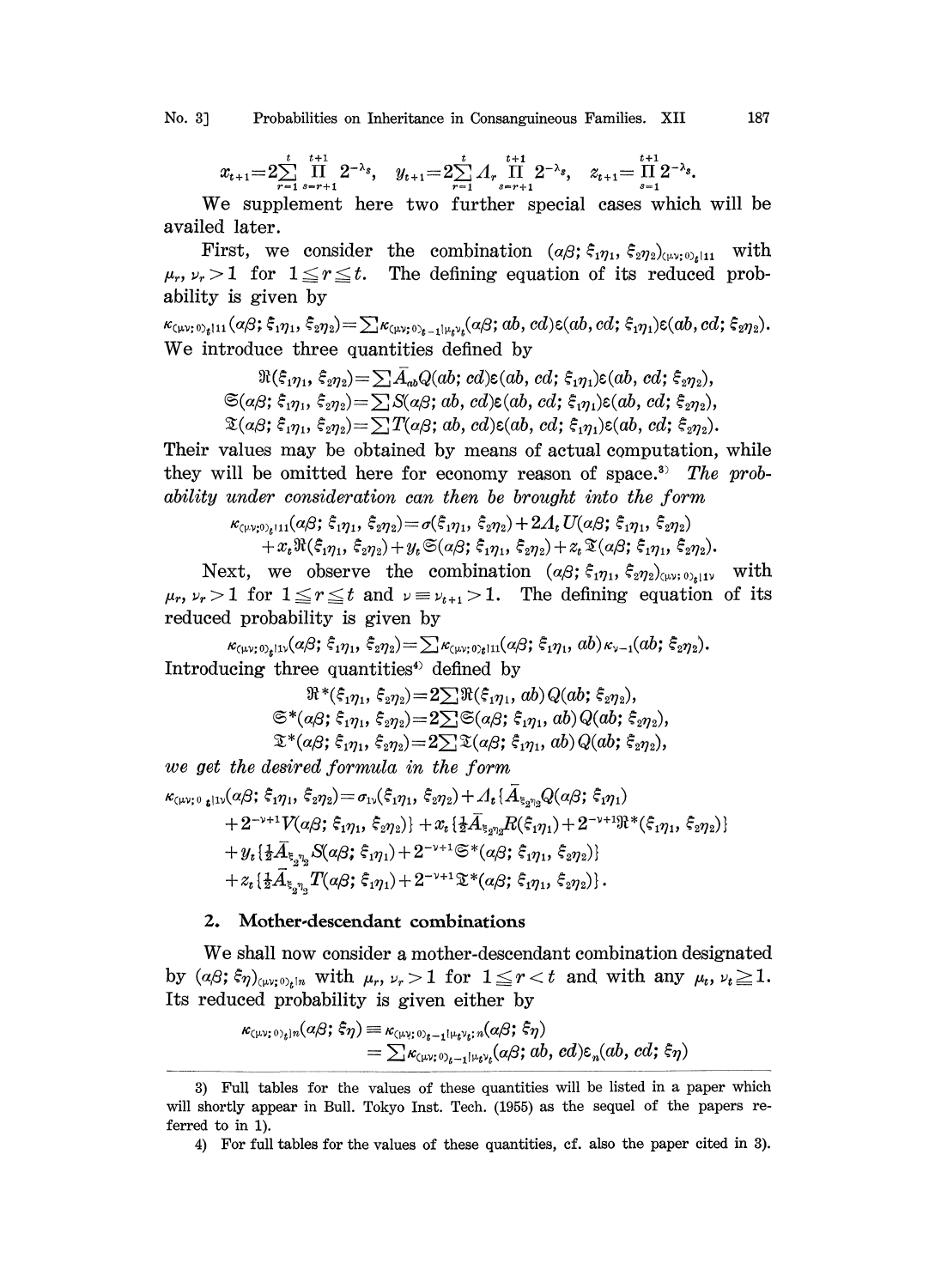or equivalently by

$$
\kappa_{\langle\mu\nu;\,\vartheta\rangle_{\xi}|\eta}(a\beta;\,\xi\eta) = \sum \kappa_{\langle\mu\nu;\,\vartheta\rangle_{\xi}|\mu\eta}(a\beta;\,ab,\,\xi\eta) \quad \text{for any }\mu.
$$

Here two systems are distinguished according to  $n=1$  and  $n>1$ . For the lowest system  $n=1$ , we can write down the desired formula in the form

$$
\begin{aligned} \kappa_{\scriptscriptstyle(\mu\nu;\,0)_t 1 1}(\alpha\beta;\,\xi\eta) \! &\!= \! \bar{A}_{\scriptscriptstyle \xi\eta} \!+\! A_t Q(\alpha\beta;\,\xi\eta) \!+\! \tfrac{1}{2} x_t R(\xi\eta) \\ &\! + \tfrac{1}{2} y_t S(\alpha\beta;\,\xi\eta) \!+\! z_t T(\alpha\beta;\,\xi\eta). \end{aligned}
$$

For generic system  $n > 1$ , we may rather use, instead of the abovementioned defining equations, an alternative equation

 $\kappa_{(\mu\nu;\;0)_t|n}(a\beta;\;\xi\eta) = \sum \kappa_{(\mu\nu;\;0)_t|1}(a\beta;\;ab)\kappa_{n-1}(ab;\;\xi\eta),$ which readily yields the formula

$$
\kappa_{(\mu\nu;\,\mathfrak{D}_k)n}(\alpha\beta;\,\xi\eta) = \bar{A}_{\xi\eta} + A_t 2^{-n+1}Q(\alpha\beta;\,\xi\eta) \qquad \qquad for \ \ n>1.
$$

# 3. Descendants combinations

Elimination of mother's type in a mother-descendants combination leads to a corresponding descendants combination. In considering the probability thus defined by

 $\sigma_{\langle \mu\nu;\,\delta_k | \mu\nu}(\xi_1 \eta_1, \xi_2 \eta_2) = \sum A_{ab} \kappa_{\langle \mu\nu;\,\delta_k | \mu\nu} (ab; \xi_1 \eta_1, \xi_2 \eta_2),$ <br>we distinguish three systems according to  $\mu = \nu = 1$ ,  $\mu = 1 < \nu$  (or  $\mu > 1 = \nu$ ), and  $\mu, \nu > 1$ .

In case of the first and lowest system, we obtain the formula

$$
\sigma_{\left(\mu\nu;\,0\right)_t[11]}(\xi_1\eta_1,\,\xi_2\eta_2)\!=\!\sigma(\xi_1\eta_1,\,\xi_2\eta_2)\!+\!(x_t+2z_t)\Re(\xi_1\eta_1,\,\xi_2\eta_2),
$$

while in case of the second system, the formula is put into the form  $\sigma_{(\mu\nu;\,0),i1\nu}(\xi_1\eta_1,\,\xi_2\eta_2)\!=\!\sigma_{1\nu}(\xi_1\eta_1,\,\xi_2\eta_2)$ 

 $+(x_t+2z_t)\{\frac{1}{2}\bar{A}_{\xi,\eta_0}R(\xi_1\eta_1)+2^{-\nu+1}\Re^*(\xi_1\eta_1,\xi_2\eta_2)\}.$ 

Finally, in case of the last and generic system, the formula becomes  $\sigma_{(uv_1\eta_1,1_1)}(\xi_1\eta_1,\xi_2\eta_2) = \sigma_{uv}(\xi_1\eta_1,\xi_2\eta_2) + (x_t+2z_t)2^{-\lambda}\bar{A}_{\xi_1\eta_1}Q(\xi_1\eta_1,\xi_2\eta_2).$ 

#### 4. Distribution of genotypes in a generation of descendant

Elimination of mother's type in a mother-descendant combination or of a descendant's type in a descendants combination leads to a corresponding distribution of genotypes in the generation of an uneliminated descendant. We now consider the distribution defined by

 $A_{\scriptscriptstyle(\mu\nu;\,0)_t\restriction n}(\varepsilon_\eta) {=}\sum A_{ab}\kappa_{\scriptscriptstyle(\mu\nu;\,0)_t\restriction n}(ab;\,\varepsilon_\eta) {=}\sum_{\sigma_{\scriptscriptstyle(\mu\nu;\,0)_t\restriction\nu n}}(ab;\,\varepsilon_\eta)$ for any  $\mu$ . It can be shown that the final formulas are expressed by

$$
\begin{array}{ll} \bar{A}_{\scriptscriptstyle ( \mu \nu; \, \mathfrak{O}_t | 1 }(\widehat{ \boldsymbol{ s}} \eta) \! = \! \bar{A}_{\scriptscriptstyle \frac{\nu}{\nu_\eta}} \! + \! \frac{1}{2} (x_t \! + \! 2z_t) R(\widehat{ \boldsymbol{ s}} \eta), \\ \bar{A}_{\scriptscriptstyle ( \mu \nu; \, \mathfrak{O}_t | n}(\widehat{ \boldsymbol{ s}} \eta) \! = \! \bar{A}_{\scriptscriptstyle \frac{\nu}{\nu_\eta}} \qquad \text{for} \quad n \! > \! 1, \end{array}
$$

valid even when  $\mu_t = \nu_t = 1$  and when  $\mu_t = 1 < \nu_t$  or  $\mu_t > 1 = \nu_t$ .

Thus, there appears a remarkable phenomenon analogous as stated in VI,  $\S 4$ . In fact, the distribution in a generation immediate